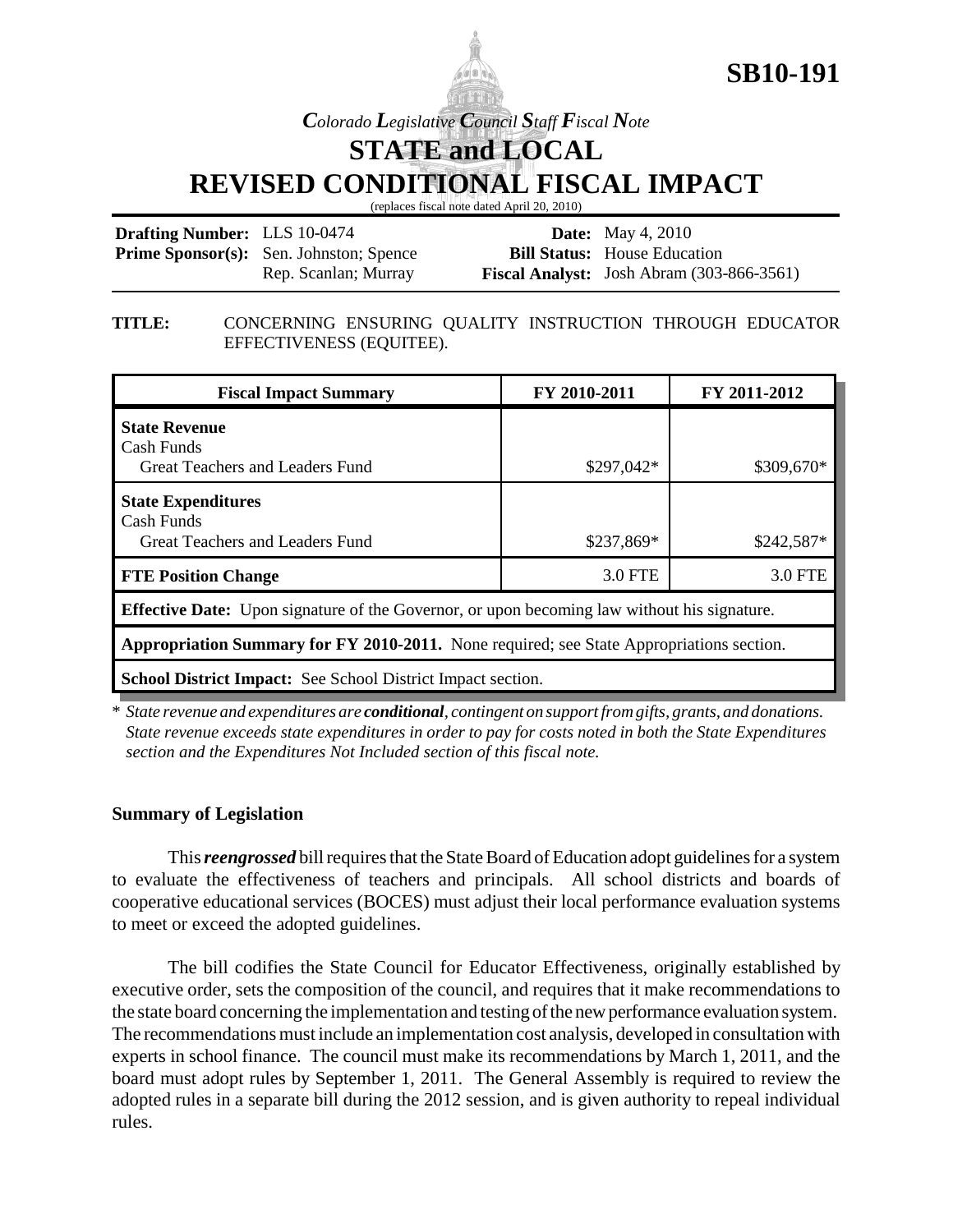May 4, 2010

Beginning with the 2011-12 school year, the Colorado Department of Education (CDE) will work with districts to develop performance evaluation systems, and will provide a resource bank of assessments, processes, tools, and policies that a district or BOCES may use to develop their local programs. The system must be beta-tested in the 2012-13 school year, implemented statewide in the 2013-14 school year, and finalized statewide in the 2014-15 school year.

Among many requirements, the adopted rules must ensure that:

- $\triangleright$  teachers and principals are evaluated using multiple fair, transparent, timely, rigorous, and valid methods;
- $\blacktriangleright$  at least 50 percent of a teacher's evaluation is determined by the academic growth of the teacher's students; and
- $\rightarrow$  at least 50 percent of a principal's evaluation is determined by a combination of the academic growth of the students and the demonstrated effectiveness of the teachers in the principal's school.

The bill creates the Great Teachers and Leaders Fund and permits the CDE to accept and spend gifts, grants, and donations for the fund. Moneys in the fund are continuously appropriated to the department for the direct and indirect costs of implementing the bill.

## **State Revenue**

The bill allows the CDE to accept and spend gifts, grants, and donations to implement the bill. Based on the direct and indirect costs of the bill, the CDE will need to obtain at least *\$297,042 in private donations* in FY 2010-11. Beginning in FY 2011-12, the CDE will need to obtain *\$309,670* for ongoing costs. Direct expenses are identified in the State Expenditures section and indirect expenses are estimated in the Expenditures Not Included section of this fiscal note. Actual collections may vary from these amounts. To date, no specific revenue source has been identified.

#### **State Expenditures**

*In FY 2010-11, this bill will result in total costs of \$237,869 and 3.0 FTE in the Colorado* **Department of Education. In FY 2011-12, total costs are \$242,587 and 3.0 FTE.** Direct cost components are summarized in Table 1 and discussed below.

| Table 1. Direct Costs Under SB 10-191        |            |            |  |  |  |  |
|----------------------------------------------|------------|------------|--|--|--|--|
| <b>Cost Components</b>                       | FY 2010-11 | FY 2011-12 |  |  |  |  |
| <b>Personal Services</b>                     | \$206,009  | \$224,737  |  |  |  |  |
| <b>FTE</b>                                   | 3.0        | 3.0        |  |  |  |  |
| <b>Operating Expenses and Capital Outlay</b> | 16,860     | 2,850      |  |  |  |  |
| Travel                                       | 15,000     | 15,000     |  |  |  |  |
| <b>TOTAL</b>                                 | \$237,869  | \$242,587  |  |  |  |  |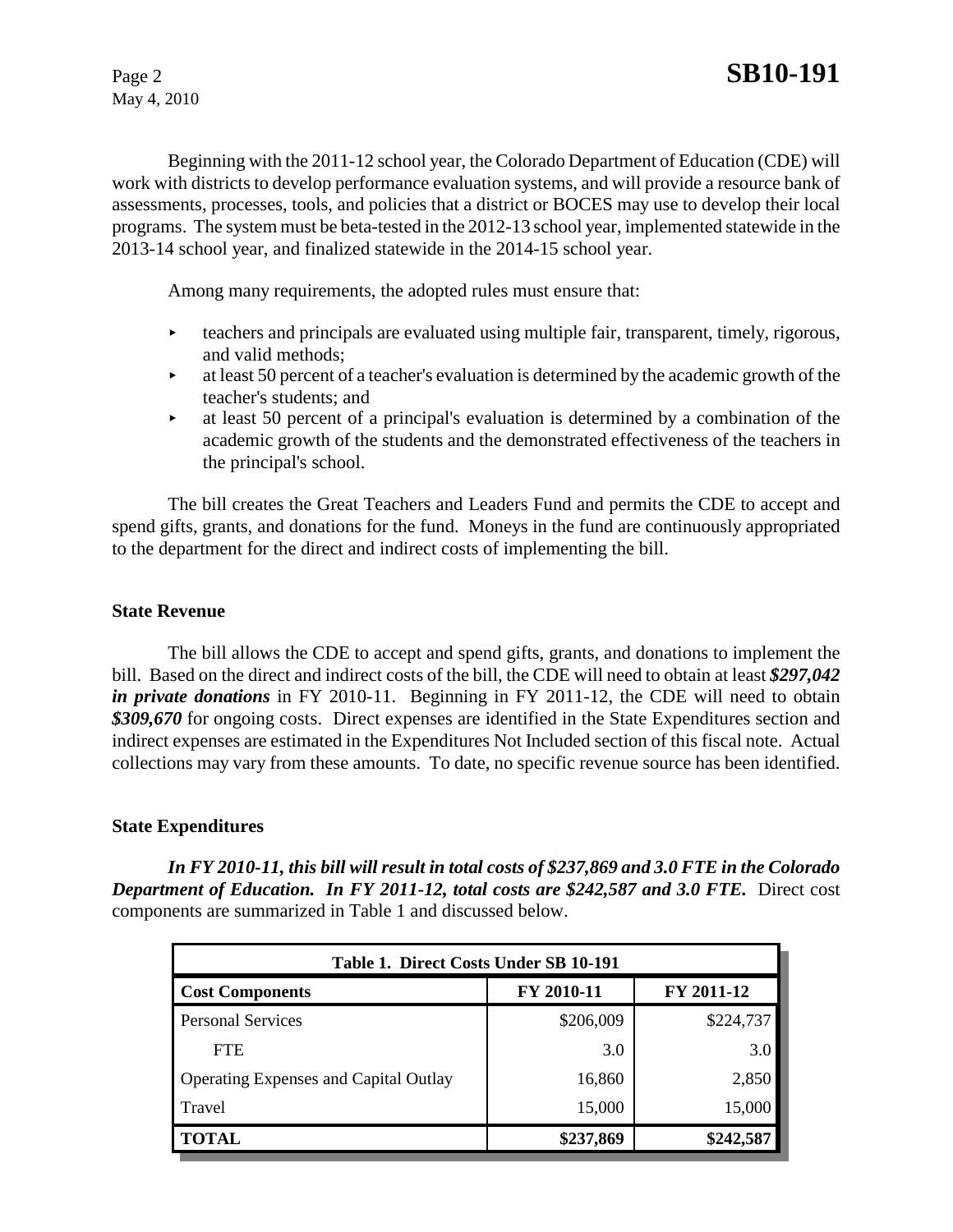May 4, 2010

The CDE requires new staff to oversee departmental activities, support the board and the council in establishing the program and adopting rules, conduct analysis of existing performance evaluation systems, recommend conforming changes, and provide training and technical assistance to local districts.

Ongoing, new staff will support the board in determining if districts and BOCES meet or exceed state guidelines, review, evaluate, and approve interim assessments as part of the multiple measures of effectiveness, and review licensed personnel evaluation systems each year to confirm that they meet or exceed statutory requirements. Statewide travel is anticipated each year to conduct on-site reviews and to evaluate district and BOCES performance evaluation systems.

#### **Expenditures Not Included**

Pursuant to a Joint Budget Committee policy, certain costs associated with this bill are addressed through the annual budget process and centrally appropriated in the Long Bill or supplemental appropriations bills, rather than in this bill. The centrally appropriated costs subject to this policy are summarized in Table 2.

| Table 2. Expenditures Not Included Under SB 10-191                   |            |            |  |  |  |  |
|----------------------------------------------------------------------|------------|------------|--|--|--|--|
| <b>Cost Components</b>                                               | FY 2010-11 | FY 2011-12 |  |  |  |  |
| Employee Insurance (Health, Life, Dental, and Short-term Disability) | \$19,120   | \$20,857   |  |  |  |  |
| Supplemental Employee Retirement Payments                            | 6,609      | 8,549      |  |  |  |  |
| Indirect                                                             | 32,707     | 36,873     |  |  |  |  |
| Workman's Compensation and Risk Management                           | 737        | 804        |  |  |  |  |
| <b>TOTAL</b>                                                         | \$59,173   | \$67,083   |  |  |  |  |

 *\*More information is available at: http://www.colorado.gov/cs/Satellite/CGA-LegislativeCouncil/CLC/1200536133924*

#### **School District Impact**

This bill will impact school districts differently, depending on their current performance evaluation and review process. There is no immediate fiscal impact to districts; however, the bill will certainly require that districts begin to modify their evaluation process, and devote additional time and resources to teacher and principal evaluation in anticipation of the bill's statewide implementation in FY 2014-15.

In order to ensure that evaluations are linked to student longitudinal academic growth, data systems must be capable of connecting educator identifiers and student identifiers. Currently, some districts have this capacity and others do not. Similarly, the rules adopted by the board may compel districts to spend resources on new evaluation tools, data collection, and interim assessments to satisfy the bill's requirement of multiple measures of student performance. The CDE will provide a resource bank for districts to use to defray some of these costs; however the expenses for changing the evaluation and review process will be paid from existing school and district budgets.